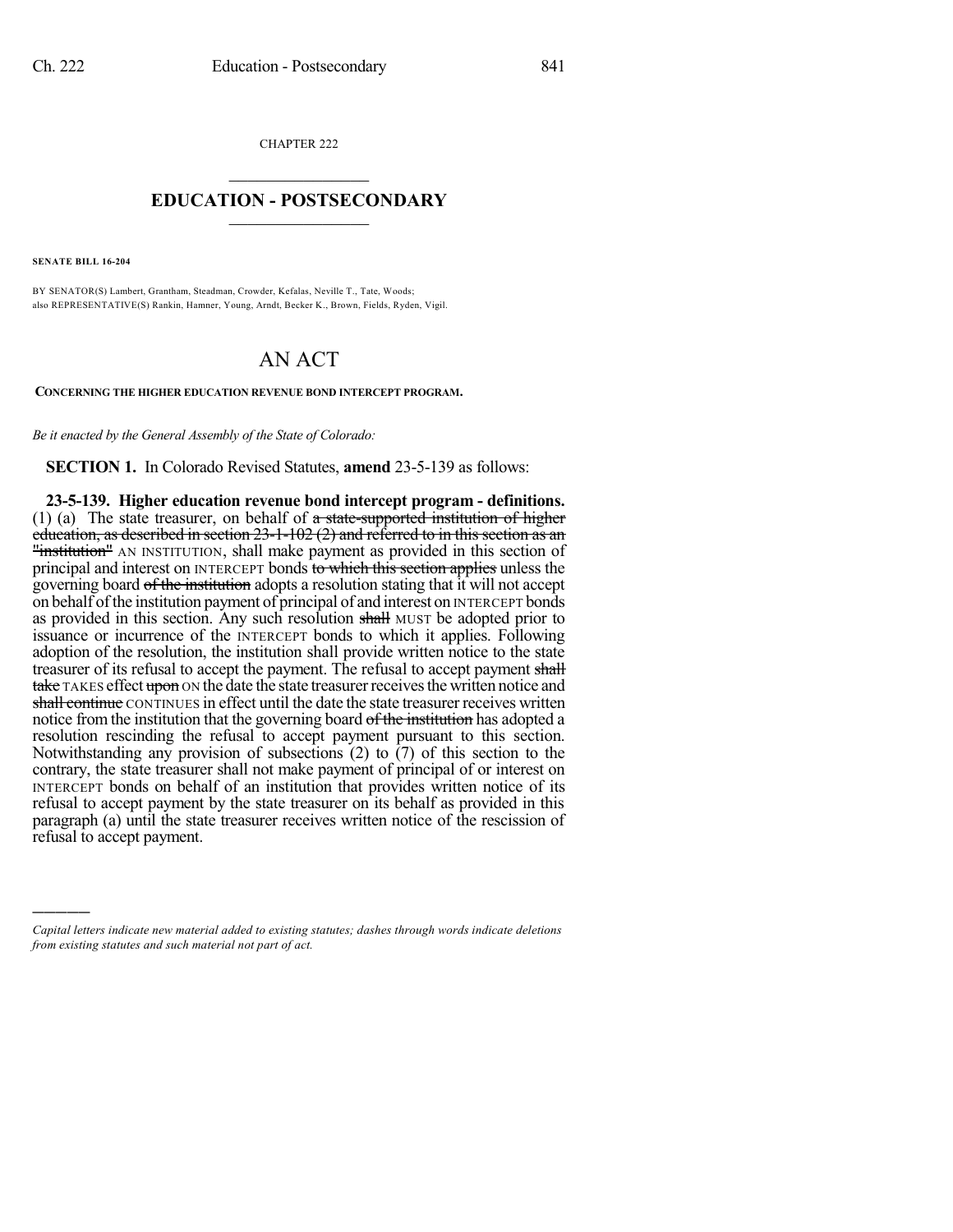842 Education - Postsecondary Ch. 222

(b) This section applies to revenue bonds issued by IF an institution ISSUES A REVENUE BOND pursuant to this article on or after  $\overrightarrow{April}$   $26$ ,  $2013$ , and to THE EFFECTIVE DATE OF THIS PARAGRAPH (b), AS AMENDED, OR ISSUES A refunding bonds issued by an institution BOND pursuant to article 54, 56, or 57 of title 11, C.R.S., on or after April 26, 2013, if, on the date the bonds are issued THE EFFECTIVE DATE OF THIS PARAGRAPH (b), AS AMENDED, AND THE GOVERNING BOARD WISHES FOR SUCH REVENUE OR REFUNDING BOND TO BE AN INTERCEPT BOND, THEN:

(I) THE MAXIMUM TOTAL ANNUAL DEBT SERVICE PAYMENT OF THE NEW INTERCEPT BOND TO BE ISSUED PLUS THE DEBT SERVICE PAYMENT FOR ALL OTHER INTERCEPT BONDS THAT WERE ISSUED ON OR AFTER JUNE 4, 2008, BY THE SAME GOVERNING BOARD, MUST EQUAL SEVENTY-FIVE PERCENT OR LESS OF THE MOST RECENT FISCAL YEAR GENERAL FUND APPROPRIATION FOR STIPENDS AND FEE-FOR-SERVICE CONTRACTS THAT IS REAPPROPRIATED TO SUCH GOVERNING BOARD; AND

 $(H)$  (II) EXCEPT AS PROVIDED IN PARAGRAPH (c) OF THIS SUBSECTION (1), the governing body of the institution has BOARD MUST HAVE:

(A) A credit rating in one of the three highest categories, without regard to modifiers within a category, from at least one nationally recognized statistical rating organization and, if more than one such organization has rated an institution, no credit rating that is in a category below the three highest categories, without regard to modifiers within a category; and

(B) A debt service coverage ratio of at least one and one-half to one, measured by dividing the institution's GOVERNING BOARD'S net revenue available for annual debt service over the SUCH GOVERNING BOARD's total amount of annual debt service subject to this article and PLUS the annual debt service to be issued pursuant to this article BY SUCH GOVERNING BOARD; and

(II) (III) The pledged revenues for the NEW INTERCEPT BOND issue include not less than:

(A) The net revenues of auxiliaries;

(B) Ten percent of tuition if the institution is an enterprise, as defined in section 24-77-102 (3), C.R.S.;

(C) Indirect cost recovery revenues, if any;

(D) Facility construction fees designated for bond repayment, if any; and

(E) Student fees and ancillary revenues currently pledged to existing bondholders; AND

(IV) EXCEPT AS PROVIDED IN PARAGRAPH (c) OF THIS SUBSECTION (1), THE GOVERNING BOARD HAS OBTAINED A PREAPPROVAL CERTIFICATE FROM THE STATE TREASURER AS DESCRIBED IN SUBPARAGRAPH (II) OF PARAGRAPH (d) OF THIS SUBSECTION (1),AND OBTAINED APPROVAL FROM BOTH THE CAPITAL DEVELOPMENT COMMITTEE AND THE JOINT BUDGET COMMITTEE AS SPECIFIED IN SUBSECTION (1.5)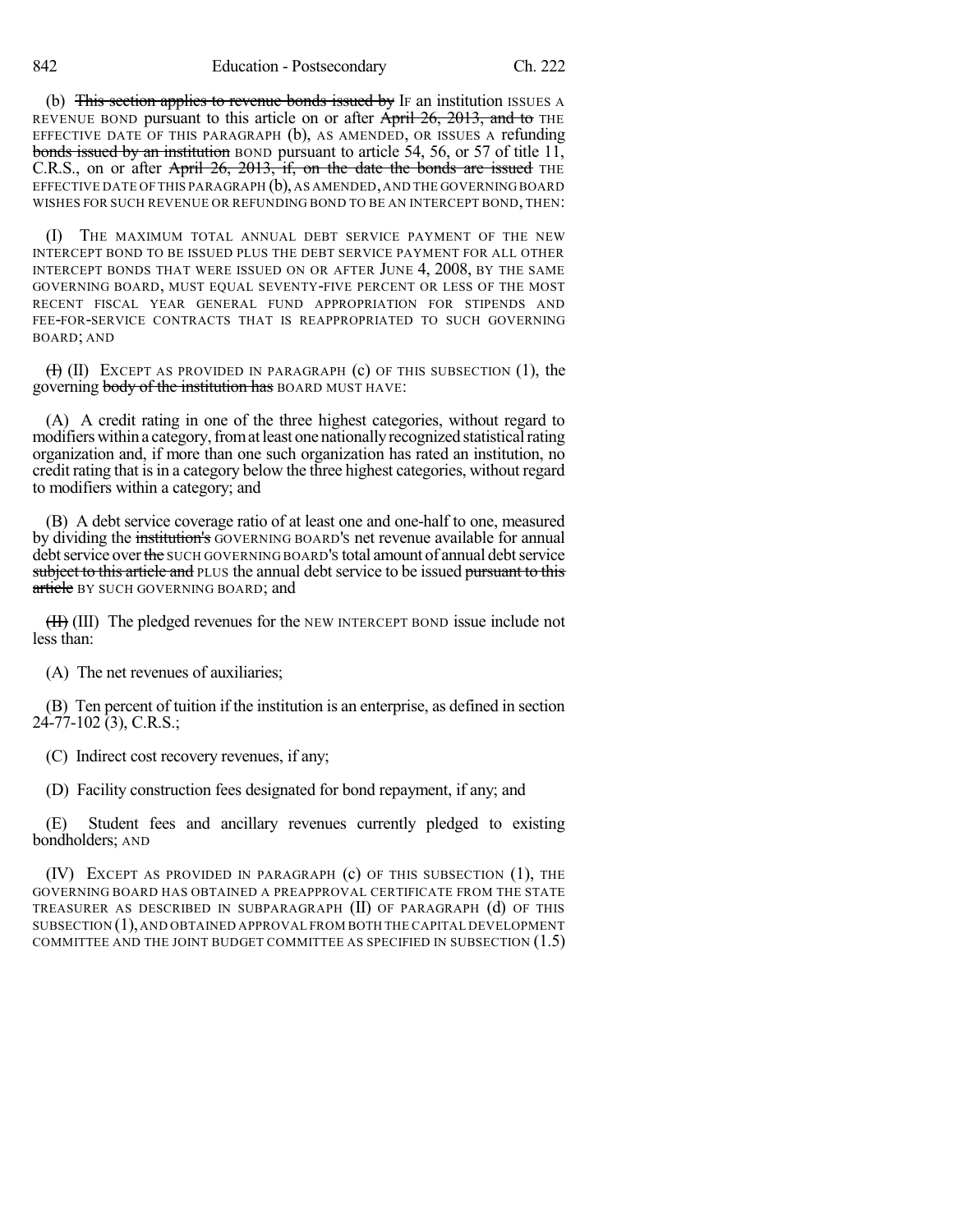## OF THIS SECTION.

(c)  $(I)$  (A) The state treasurer may exempt an institution from the requirements of subparagraph (I) IF THE STATE TREASURER DETERMINES THAT A GOVERNING BOARD DOES NOT MEET THE REQUIREMENTS SET FORTH IN SUBPARAGRAPH (II) of paragraph (b) of this subsection (1), if the STATE TREASURER CONFIRMS THAT THE revenue bonds to be issued are refunding bonds that result in cost savings to the institution GOVERNING BOARD BASED ON A CASH FLOW ANALYSIS, THE REFUNDING BONDS WILL REFUND INTERCEPT BONDS, AND THE REFUNDING BONDS WILL NOT EXTEND THE NUMBER OF YEARS OF REPAYMENT, THEN THE REQUIREMENTS SET FORTH IN SUBPARAGRAPHS  $(II)$  AND  $(IV)$  OF PARAGRAPH  $(b)$  OF THIS SUBSECTION  $(1)$ SHALL NOT APPLY. NO LATER THAN FIFTEEN DAYS AFTER RECEIVING A REQUEST IN WRITING FROM A GOVERNING BOARD TO USE THE INTERCEPT PROGRAM, THE STATE TREASURER SHALL NOTIFY THE CAPITAL DEVELOPMENT COMMITTEE, THE JOINT BUDGET COMMITTEE,THECOLORADO COMMISSION ON HIGHER EDUCATION,AND THE OFFICE OF STATE PLANNING AND BUDGETING THAT THE GOVERNING BOARD HAS MET THE REQUIREMENTS OF THIS SUB-SUBPARAGRAPH (A). THE STATE TREASURER MAY MAKE RECOMMENDATIONS TO THE GOVERNING BOARD REGARDING THE STRUCTURE OF THE REFUNDING.

(B) IF THE STATE TREASURER DETERMINES THAT A GOVERNING BOARD DOES NOT MEET THE REQUIREMENTS SET FORTH IN SUBPARAGRAPH  $(II)$  OF PARAGRAPH  $(b)$  OF THIS SUBSECTION (1), THE STATE TREASURER CONFIRMS THAT THE REVENUE BONDS TO BE ISSUED ARE REFUNDING BONDS THAT RESULT IN COST SAVINGS TO THE GOVERNING BOARD BASED ON A CASH FLOW ANALYSIS,THE REFUNDING BONDS WILL EITHER REFUND REVENUE BONDS THAT ARE NOT INTERCEPT BONDS, OR THE REFUNDING BONDS WILL EXTEND THE NUMBER OF YEARS OF REPAYMENT, THEN THE REQUIREMENTS SET FORTH IN SUBPARAGRAPH (II) OF PARAGRAPH (b) OF THIS SUBSECTION (1) SHALL NOT APPLY. NO LATER THAN FIFTEEN DAYS AFTER RECEIVING A REQUEST IN WRITING FROM A GOVERNING BOARD TO USE THE INTERCEPT PROGRAM, THE STATE TREASURER SHALL NOTIFY THE CAPITAL DEVELOPMENT COMMITTEE,THE JOINT BUDGET COMMITTEE, THE COLORADO COMMISSION ON HIGHER EDUCATION, THE OFFICE OF STATE PLANNING AND BUDGETING, AND THE GOVERNING BOARD WHETHER OR NOT HE OR SHE RECOMMENDS THE REQUESTED USE OF THE INTERCEPT PROGRAM.THE GOVERNINGBOARD MUST SUBSEQUENTLY SEEK APPROVAL FROM THE CAPITAL DEVELOPMENT COMMITTEE AND THE JOINT BUDGET COMMITTEE AS SET FORTH IN SUBSECTION  $(1.5)$  of this section. The notification issued by the STATE TREASURER MAY INCLUDE THE STATE TREASURER'S RECOMMENDATIONS REGARDING THE STRUCTURE OF THE REFUNDING.

(II) IF THE STATE TREASURER DETERMINES THAT A GOVERNING BOARD MEETS THE REQUIREMENTS SET FORTH IN SUBPARAGRAPH (II) OF PARAGRAPH (b) OF THIS SUBSECTION (1),THE STATE TREASURER CONFIRMS THAT THE REVENUE BONDS TO BE ISSUED ARE REFUNDING BONDS THAT RESULT IN COST SAVINGS TO THE GOVERNING BOARD BASED ON A CASH FLOW ANALYSIS BY THE STATE TREASURER, THE REFUNDING BONDS WILL REFUND INTERCEPT BONDS, AND THE REFUNDING BONDS WILL NOT EXTEND THE NUMBER OF YEARS OF REPAYMENT, THEN THE REQUIREMENTS SET FORTH IN SUBPARAGRAPH (IV) OF PARAGRAPH (b) OF THIS SUBSECTION (1) SHALL NOT APPLY. NO LATER THAN FIFTEEN DAYS AFTER RECEIVING A REQUEST IN WRITING FROM A GOVERNING BOARD TO USE THE INTERCEPT PROGRAM, THE STATE TREASURER SHALL NOTIFY THE CAPITAL DEVELOPMENT COMMITTEE, THE JOINT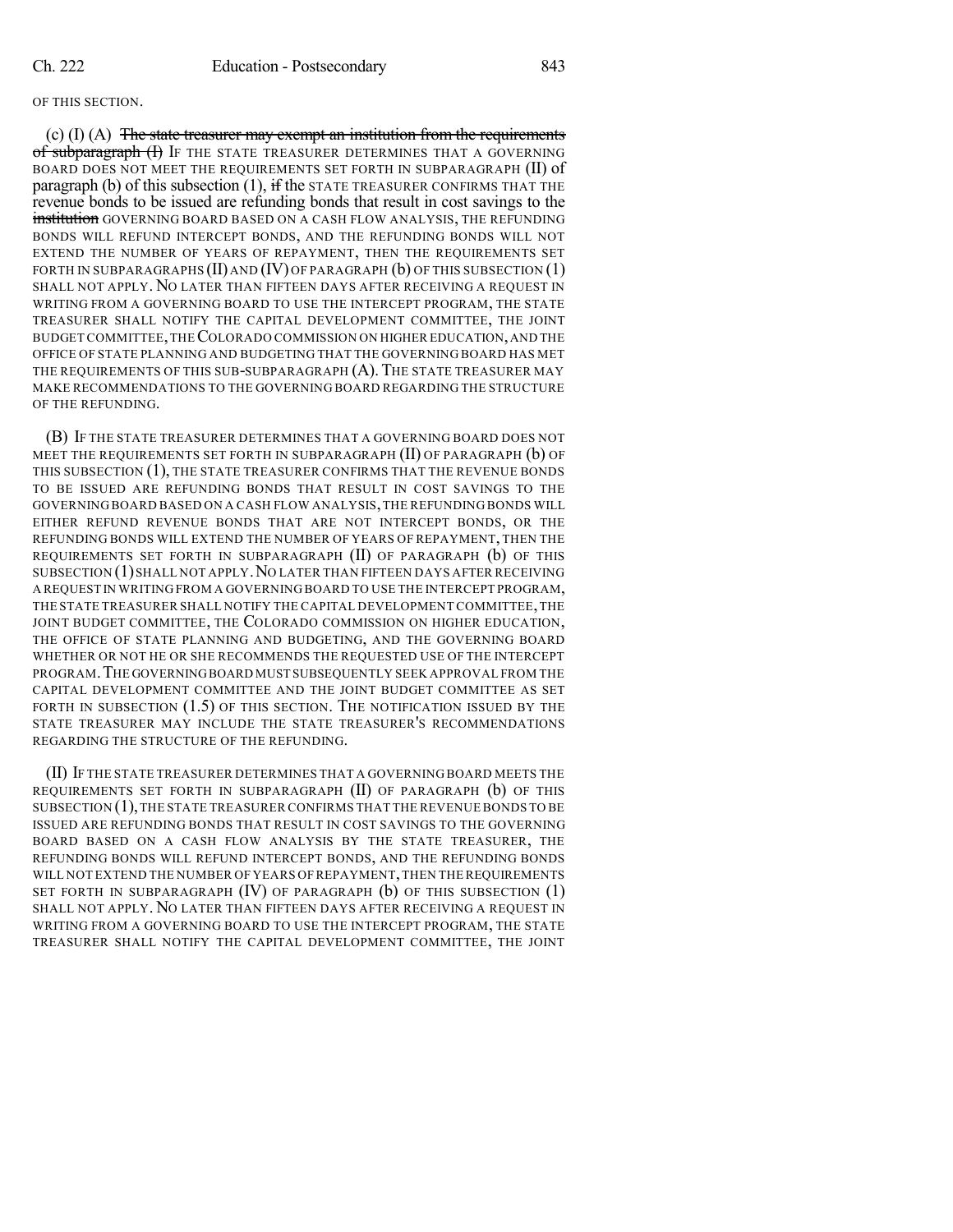BUDGET COMMITTEE,THECOLORADO COMMISSION ON HIGHER EDUCATION,AND THE OFFICE OF STATE PLANNING AND BUDGETING THAT THE GOVERNING BOARD HAS MET THE REQUIREMENTS OF THIS SUBPARAGRAPH (II). THE STATE TREASURER MAY MAKE RECOMMENDATIONS TO THE GOVERNING BOARD REGARDING THE STRUCTURE OF THE REFUNDING.

(III) THE STATE TREASURER SHALL DEVELOP AND ISSUE GUIDELINES THAT DETAIL HOW THE STATE TREASURER WILL DETERMINE WHETHER A REFUNDING BOND RESULTS IN COST SAVINGS TO THE GOVERNING BOARD BASED ON A CASH FLOW ANALYSIS. THE STATE TREASURER MAY CONSULT WITH FINANCIAL ADVISORS IN ORDER TO DETERMINE WHETHER A REFUNDING BOND RESULTS IN COST SAVINGS TO THE GOVERNING BOARD ON A CASH FLOW ANALYSIS.

(d) (I) NO LATER THAN SEPTEMBER 1, 2016, AND EACH SEPTEMBER 1 THEREAFTER, THE STATE TREASURER SHALL PROVIDE THE CAPITAL DEVELOPMENT COMMITTEE, THE JOINT BUDGET COMMITTEE, THE COLORADO COMMISSION ON HIGHER EDUCATION, AND THE OFFICE OF STATE PLANNING AND BUDGETING WITH A REPORT THAT INCLUDES:

(A) THE CREDIT RATING DESCRIBED IN SUB-SUBPARAGRAPH (A) OF SUBPARAGRAPH (II)OF PARAGRAPH (b) OF THIS SUBSECTION (1)OF EACH GOVERNING BOARD THAT HAS ISSUED INTERCEPT BONDS;

(B) THE DEBT SERVICE COVERAGE RATIO DESCRIBED IN SUB-SUBPARAGRAPH (B) OF SUBPARAGRAPH  $(II)$  OF PARAGRAPH  $(b)$  OF THIS SUBSECTION  $(1)$  OF EACH GOVERNING BOARD THAT HAS ISSUED INTERCEPT BONDS;

(C) THE TOTAL AMOUNT OF ALL INTERCEPT BONDS ISSUED BY GOVERNING BOARDS, INCLUDING THE ANTICIPATED PAYMENT SCHEDULE FOR SUCH INTERCEPT BONDS; AND

(D) THE TOTAL AMOUNT OF ALL REVENUE BONDS ISSUED BY GOVERNING BOARDS UNDER SECTION 23-5-101.7 (2), INCLUDING THE ANTICIPATED PAYMENT SCHEDULE FOR ALL SUCH REVENUE BONDS.

 $(II)$  The report described in subparagraph  $(I)$  of this paragraph  $(d)$  is the BASIS FOR THE ANNUAL PREAPPROVAL CERTIFICATE THAT THE STATE TREASURER SHALL ISSUE TO EACH GOVERNING BOARD THAT MEETS THE REQUIREMENTS SET FORTH IN SUBPARAGRAPH  $(II)$  OF PARAGRAPH  $(b)$  OF THIS SUBSECTION  $(1)$ . In the EVENT A GOVERNING BOARD DESIRES TO ISSUE INTERCEPT BONDS BETWEEN THE EFFECTIVE DATE OF THIS SUBPARAGRAPH (II) AND SEPTEMBER 1,2016, THE CAPITAL DEVELOPMENT COMMITTEE MAY REQUEST THE STATE TREASURER TO ISSUE AN EARLY PREAPPROVAL CERTIFICATE FOR SUCH GOVERNING BOARD WHEN A PREAPPROVAL CERTIFICATE HAS NOT YET BEEN ISSUED. THE PREAPPROVAL CERTIFICATE MUST INCLUDE THE TOTAL AMOUNT OF INTERCEPT BONDS THAT THE GOVERNING BOARD MAY ISSUE FOR THE PERIOD THAT THE PREAPPROVAL CERTIFICATE COVERS.THE TOTAL AMOUNT OF INTERCEPT BONDS THAT A GOVERNING BOARD MAY ISSUE MUST BE CALCULATED BASED ON THE LESSER OFTHE FOLLOWING, AS OF THE DATE OF ISSUANCE OF THE PREAPPROVAL CERTIFICATE:

(A) THE DIFFERENCE BETWEEN SEVENTY-FIVE PERCENT OF THE MOST RECENT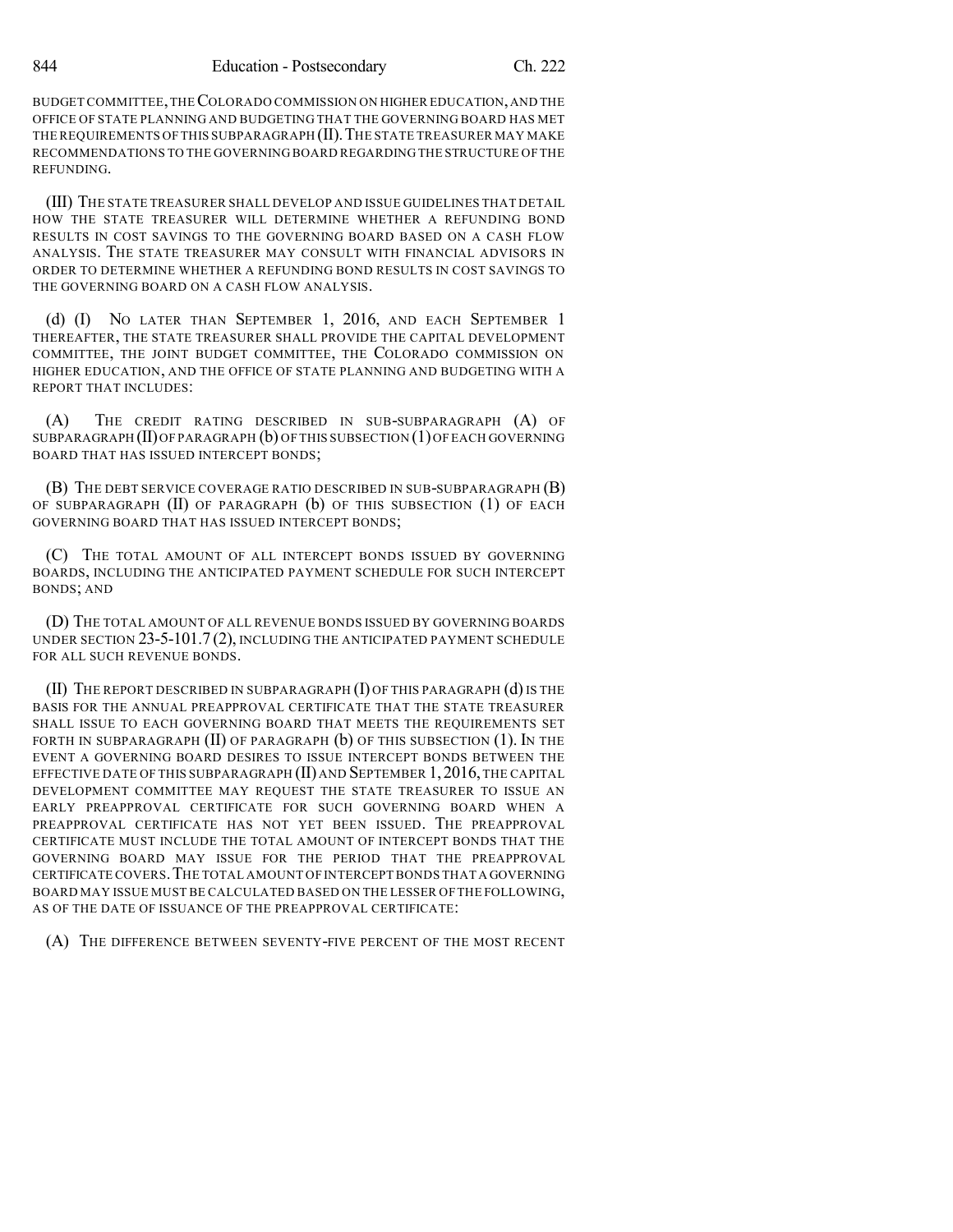FISCAL YEAR'S GENERAL FUND APPROPRIATIONS FOR STIPENDS AND FEE-FOR-SERVICE CONTRACTS THAT ARE REAPPROPRIATED TO SUCH GOVERNING BOARD AND THE TOTAL ANNUAL DEBT SERVICE PAYMENTS FOR INTERCEPT BONDS OF SUCH GOVERNING BOARD; OR

(B) THE TOTAL AMOUNT OF ADDITIONAL REVENUE BONDS A GOVERNING BOARD COULD ISSUE WHILE MAINTAINING THE REQUIREMENTS SET FORTH IN SUBPARAGRAPH (II) OF PARAGRAPH (b) OF THIS SUBSECTION (1).

(III) THE PREAPPROVAL CERTIFICATE DESCRIBED IN SUBPARAGRAPH (II) OF THIS PARAGRAPH (d) MAY BE AMENDED IF REQUESTED BY THE CAPITAL DEVELOPMENT COMMITTEE AS SPECIFIED IN SUBPARAGRAPH (II) OF PARAGRAPH (a) OF SUBSECTION (1.5) OF THIS SECTION.

(IV) THE PREAPPROVAL CERTIFICATE DESCRIBED IN SUBPARAGRAPH (II) OF THIS PARAGRAPH (d) MAY INCLUDE THE STATE TREASURER'S RECOMMENDATIONS REGARDING THE STRUCTURE OF ANY INTERCEPT BONDS TO BE ISSUED.

(1.5) (a) (I) A GOVERNING BOARD DESIRING TO ISSUE INTERCEPT BONDS SHALL PRESENT THE STATE TREASURER'S PREAPPROVAL CERTIFICATE, DESCRIBED IN PARAGRAPH (d) OF SUBSECTION (1) OF THIS SECTION, TO THE CAPITAL DEVELOPMENT COMMITTEE AND REQUEST APPROVAL FROM THE CAPITAL DEVELOPMENT COMMITTEE. THE REQUEST MUST INCLUDE:

(A) A DESCRIPTION OF THE PROJECT OR PROJECTS THAT THE GOVERNING BOARD SEEKS TO FINANCE THROUGH THE ISSUANCE OF INTERCEPT BONDS;

(B) THE MAXIMUM AMOUNT OF INTERCEPT BONDS THE GOVERNING BOARD SEEKS TO ISSUE FOR THE PROJECT OR PROJECTS;

(C) THE ANTICIPATED TERMS OF THE INTERCEPT BONDS INCLUDING THE MAXIMUM ANTICIPATED ANNUAL DEBT SERVICE PAYMENT; AND

(D) IF AVAILABLE, A COPY OF THE GOVERNING BOARD'S RESOLUTION THAT AUTHORIZES THE ISSUANCE OF REVENUE BONDS.

(II) IF THERE ARE ACTUAL OR ANTICIPATED CHANGES TO THE FINANCIAL POSITION AND CREDIT RATING OF THE GOVERNING BOARD THAT MAY AFFECT THE GOVERNING BOARD'S COMPLIANCE WITH PARAGRAPH (b) OF SUBSECTION (1) OF THIS SECTION SINCE THE PREAPPROVAL CERTIFICATE WAS ISSUED BY THE STATE TREASURER, THE GOVERNING BOARD SHALL PROVIDE THE CAPITAL DEVELOPMENT COMMITTEE WITH DOCUMENTATION REGARDING SUCH CHANGES. THE CAPITAL DEVELOPMENT COMMITTEE MAY REQUEST THE STATE TREASURER TO PREPARE AN AMENDED PREAPPROVAL CERTIFICATE ON THE BASIS OF THE ADDITIONAL DOCUMENTATION.

(b) NO LATER THAN THIRTY DAYS AFTER THE REQUEST FOR APPROVAL DESCRIBED IN PARAGRAPH (a) OF THIS SUBSECTION (1.5) DURING A REGULAR LEGISLATIVE SESSION OF THE GENERAL ASSEMBLY, OR NO LATER THAN FORTY-FIVE DAYS AFTER THE REQUEST FOR APPROVAL DESCRIBED IN PARAGRAPH (a) OF THIS SUBSECTION (1.5) DURING ANY PERIOD THAT THE GENERAL ASSEMBLY IS NOT IN REGULAR LEGISLATIVE SESSION, THE CAPITAL DEVELOPMENT COMMITTEE SHALL REVIEW THE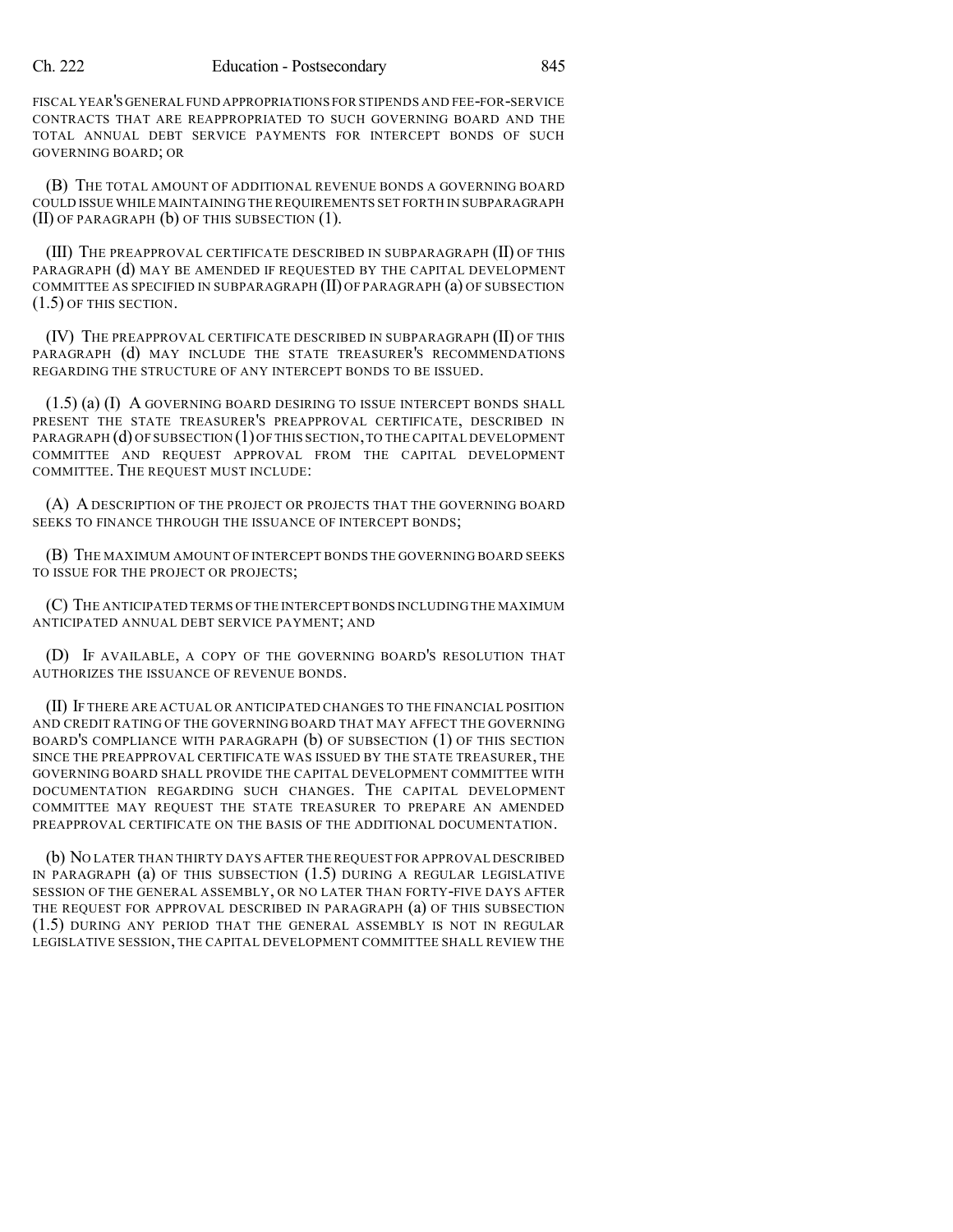REQUEST FOR APPROVAL AND FORWARD A LETTER TO THE JOINT BUDGET COMMITTEE SETTING FORTH ITS APPROVAL OR DISAPPROVAL FOR SUCH GOVERNING BOARD TO USE THE INTERCEPT PROGRAM AND, IF APPROVED, ANY RECOMMENDATIONS THE CAPITAL DEVELOPMENT COMMITTEE MAY HAVE REGARDING THE MAXIMUM AMOUNT OF INTERCEPT BONDS THAT MAY BE ISSUED BY SUCH GOVERNING BOARD.

(c) NO LATER THAN FORTY-FIVE DAYS AFTER RECEIPT OF THE LETTER FROM THE CAPITAL DEVELOPMENT COMMITTEE DURING THE PERIOD OF OCTOBER 10 TO APRIL 10 OF ANY CALENDAR YEAR, OR NO LATER THAN NINETY-FIVE DAYS AFTER RECEIPT OF THE LETTER FROM THE CAPITAL DEVELOPMENT COMMITTEE DURING THE PERIOD OF APRIL 11TO OCTOBER 9OF ANY CALENDAR YEAR,THE JOINT BUDGET COMMITTEE SHALL REVIEW THE PROJECT OR PROJECTS AND THE GOVERNING BOARD'S REQUEST TO FINANCE THE PROJECT OR PROJECTS THROUGH THE ISSUANCE OF INTERCEPT BONDS. THE JOINT BUDGET COMMITTEE SHALL FORWARD A LETTER TO THE STATE TREASURER, THE OFFICE OF STATE PLANNING AND BUDGETING, THE COLORADO COMMISSION ON HIGHER EDUCATION, AND THE GOVERNING BOARD SETTING FORTH THE COMMITTEE'S APPROVAL OR DISAPPROVAL FOR SUCH GOVERNINGBOARD TO USE THE INTERCEPT PROGRAM AND THE MAXIMUM AMOUNT OF INTERCEPT BONDS THAT MAY BE ISSUED BY SUCH GOVERNING BOARD.

(d) EXCEPT AS PROVIDED IN PARAGRAPH (c) OF SUBSECTION (1) OF THIS SECTION, NO GOVERNING BOARD MAY ISSUE INTERCEPT BONDS UNTIL THE JOINT BUDGET COMMITTEE ISSUES THE APPROVAL LETTER DESCRIBED IN PARAGRAPH (c) OF THIS SUBSECTION  $(1.5)$ .

(e) THE CAPITAL DEVELOPMENT COMMITTEE SHALL DEVELOP INSTRUCTIONS ON THE FORMAT FOR REQUESTS FOR APPROVAL TO ISSUE INTERCEPT BONDS. SUCH INSTRUCTIONS MUST BE DEVELOPED IN CONSULTATION WITH THE JOINT BUDGET COMMITTEE, THE COLORADO COMMISSION ON HIGHER EDUCATION, AND THE OFFICE OF STATE PLANNING AND BUDGETING. IF A REQUEST TO ISSUE INTERCEPT BONDS DOES NOT RELATE TO A NEW CAPITAL CONSTRUCTION, CAPITAL RENEWAL, OR CONTROLLED MAINTENANCE PROJECT,THE GUIDELINES MAY ALLOW THE GOVERNING BOARD TO SUBMIT THE REQUEST DIRECTLY TO THE CAPITAL DEVELOPMENT COMMITTEE.

(f) THE CAPITAL DEVELOPMENT COMMITTEE MAY REQUEST INPUT FROM THE STATE TREASURER ON ALL REQUESTS FROM A GOVERNING BOARD TO EXPAND OR RESTRUCTURE INTERCEPT BONDS.

(2) Whenever the paying agent has not received payment of principal of or interest on INTERCEPT bonds or other obligations to which this section applies on the business day immediately prior to the date on which such payment is due, the paying agent shall so notify the state treasurer and the institution by telephone, facsimile, or other similar communication, followed by written verification, of such payment status. The state treasurer shall immediately contact the institution and determine whether the institution will make the payment by the date on which it is due.

(3) If an institution indicates that it will not make a payment by the date on which it is due, or if the state treasurer is unable to contact the institution, the state treasurer shall forward the amount in immediately available funds necessary to make the payment of the principal of or interest on the bonds or other obligations of the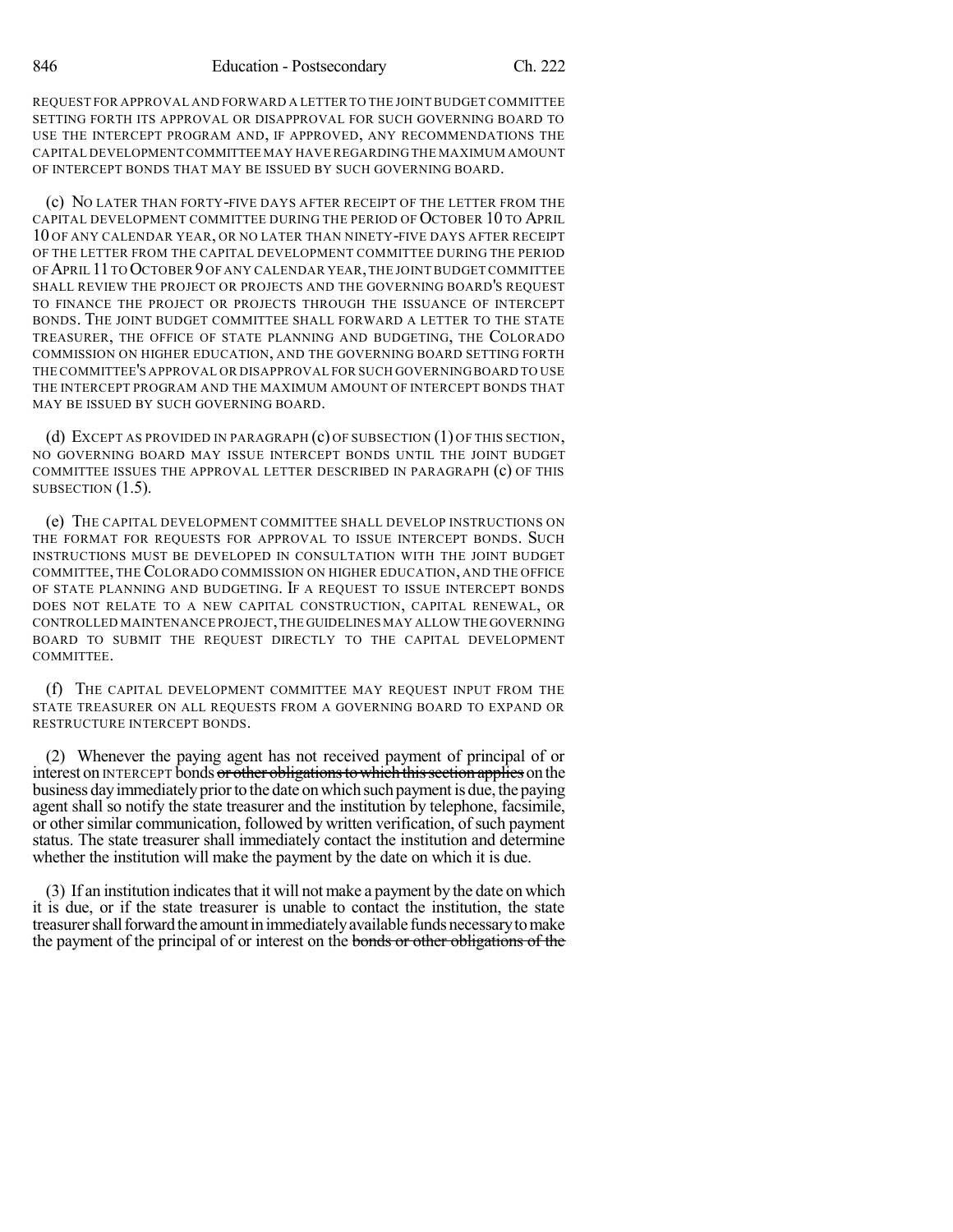institution INTERCEPT BONDS to the paying agent. The state treasurer shall recover the amount forwarded by withholding amounts from the institution's payments of the state's fee-for-service contract with the institution, from any other state support for the institution, and from any unpledged tuition OR OTHER moneys collected by the institution. The total amount withheld in a month from the state's fee-for-service contract with the institution for each occasion on which the state treasurer forwards an amount pursuant to this section shall not exceed one-twelfth of the amount forwarded. The state treasurershall not withhold for more than twelve consecutive months for each occasion on which the treasurer forwards amounts pursuant to this section. Notwithstanding any other provision of this subsection  $(3)$ , an institution may elect to make early repayment of all or any portion of an amount forwarded by the state treasurer on behalf of the institution pursuant to this section.

(4) The amounts forwarded to the paying agent by the state treasurer pursuant to subsection (3) of this section shall be applied by the paying agent solely to the payment of the principal of or interest on such bonds or other obligations of the institution INTERCEPT BONDS. The state treasurer shall notify the department of higher education and the general assembly of amounts withheld and payments made pursuant to this section. Institutions that have a debt service payment forwarded to the paying agent by the state treasurer shall not request a supplemental general fund appropriation or budget amendment for the amount forwarded in order to replace withheld fee-for-service revenue.

 $(5)$ (a) Any institution GOVERNING BOARD with a bond AN INTERCEPT BOND issue for which thissection appliesshall file with the state treasurer WITHIN THIRTY DAYS OF ITS PUBLIC RELEASE a copy of the resolution that authorizes the issuance of INTERCEPT bonds; a copy of the official statement or other offering document for the INTERCEPT bonds; the agreement, if any, with the paying agent for the INTERCEPT bonds; and the name, address, and telephone number of the paying agent. A COPY OF THE OFFICIAL STATEMENT OR OTHER OFFERING DOCUMENT FOR THE INTERCEPT BONDS MUST ALSO BE SUBMITTED WITHIN THIRTY DAYS OF ITS PUBLIC RELEASE TO THE OFFICE OF STATE PLANNING AND BUDGETING, THE COLORADO COMMISSION ON HIGHER EDUCATION, THE CAPITAL DEVELOPMENT COMMITTEE, AND THE JOINT BUDGET COMMITTEE.

(b) ON THE DAY A PRELIMINARY OFFICIAL STATEMENT IS PUBLICLY RELEASED FOR AN INTERCEPT BOND TO BE ISSUED, THE GOVERNING BOARD SHALL NOTIFY THE STATE TREASURER, THE OFFICE OF STATE PLANNING AND BUDGETING, THE COLORADO COMMISSION ON HIGHER EDUCATION, THE CAPITAL DEVELOPMENT COMMITTEE, AND THE JOINT BUDGET COMMITTEE BY PROVIDING AN ELECTRONIC LINK TO OR AN ELECTRONIC COPY OF THE PRELIMINARY OFFICIAL STATEMENT.

(c) The failure of any institution GOVERNING BOARD to file such ANY information shall REQUIRED IN THIS SUBSECTION  $(5)$  DOES not affect the obligation of the state treasurer to withhold the state's fee-for-service contract payments to the institution STATE TREASURER'S OBLIGATIONS SET FORTH IN THIS SECTION.

 $(6)$  As provided in section 11 of article II of the state constitution, the state hereby covenants with the purchasers and owners of INTERCEPT bonds issued by institutions that it will not repeal, revoke, or rescind the provisions of this section or modify or amend this section so as to limit or impair the rights and remedies granted by this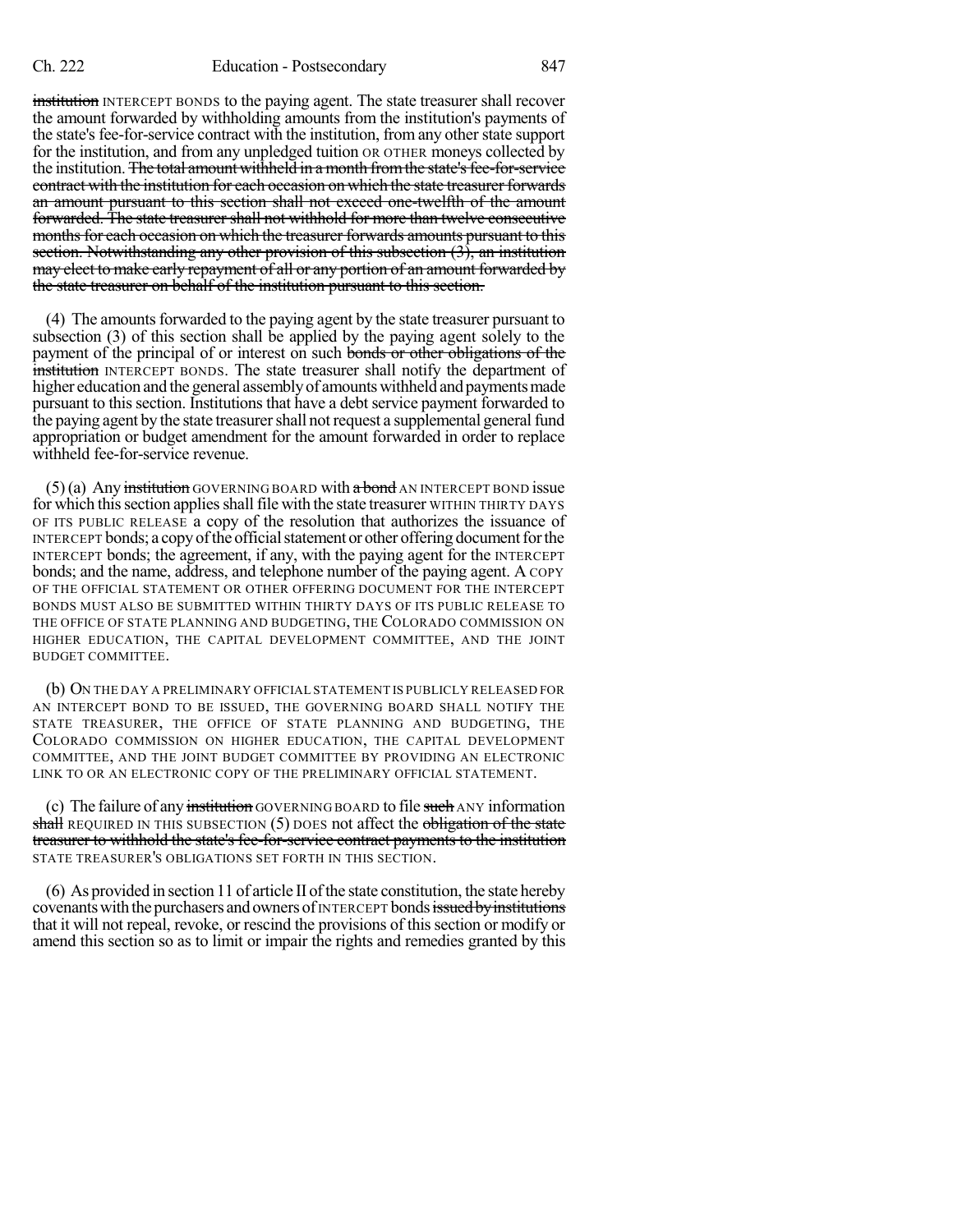848 Education - Postsecondary Ch. 222

section; except that nothing in this subsection (6) shall be deemed or construed to require the state to continue the payment of state assistance to any institution or to limit or prohibit the state from repealing, amending, or modifying any law relating to the amount of state assistance to institutions or the manner of payment or the timing thereof. Nothing in this section shall be deemed or construed to create a debt of the state with respect to such INTERCEPT bonds within the meaning of any state constitutional provision or to create any other liability except to the extent provided in this section.

(7) Whenever the state treasurer is required by this section to make a payment of principal of or interest on INTERCEPT bonds or other obligations on behalf of an institution, the department of higher education shall initiate an audit of the institution to determine the reason for the nonpayment and to assist the institution, if necessary, in developing and implementing measures to ensure that future payments will be made when they are due.

(8) AS USED IN THIS SECTION, UNLESS THE CONTEXT OTHERWISE REQUIRES:

(a) "CASH FLOW ANALYSIS" MEANS A COMPARISON MADE BY THE STATE TREASURER OF A GOVERNING BOARD'S ANNUAL DEBT SERVICE CURRENTLY BEING PAID ON THE REVENUE BONDS OR INTERCEPT BONDS TO BE REFUNDED VERSUS ANNUAL DEBT SERVICE TO BE PAID ON THE INTERCEPT BONDS BEING ISSUED TO EFFECTUATE THE REFUNDING AND THE RESULTING DEBT SERVICE SAVINGS OR DISSAVINGS THAT ARE GENERATED.THE CASH FLOW ANALYSIS MUST CONSIDER THE UNIVERSE OF REFUNDING CANDIDATES AND REFUNDINGBOND STATISTICS INCLUDING THE TRUE INTEREST COST, AVERAGE LIFE OF REFUNDED AND REFUNDING BONDS, AVERAGE ANNUAL DEBT SERVICE, GROSS DEBT SERVICE, AND THE EXPECTED PRESENT VALUE SAVINGS ON THE REFUNDING.

(b) "GOVERNING BOARD" MEANS THE GOVERNING BODY OF A STATE INSTITUTION OF HIGHER EDUCATION.

(c) "INTERCEPT BONDS" MEANS REVENUE BONDS, REFUNDING BONDS, OR OTHER OBLIGATIONS ISSUED PURSUANT TO THIS SECTION.

(d) "INTERCEPT PROGRAM" MEANS THE PROGRAM SET FORTH IN THIS SECTION.

(e) "STATE INSTITUTION OF HIGHER EDUCATION"OR "INSTITUTION"HAS THE SAME MEANING AS SET FORTH IN SECTION 23-18-102 (10).

**SECTION 2.** In Colorado Revised Statutes, 23-1-106, **amend** (1), (3), (5) (a), (6), (7)(a), (7)(c) (I), (9), (10.2) (a) (I), and (10.5); and **repeal** (10) and (11) (a) (II) as follows:

**23-1-106. Duties and powers of the commission with respect to capital construction and long-range planning - legislative declaration - definitions.** (1) Except as permitted by subsections  $(9)$  and  $(10)$  SUBSECTION  $(9)$  of this section, it is declared to be the policy of the general assembly not to authorize any activity requiring capital construction or capital renewal for state institutions of higher education unless approved by the commission.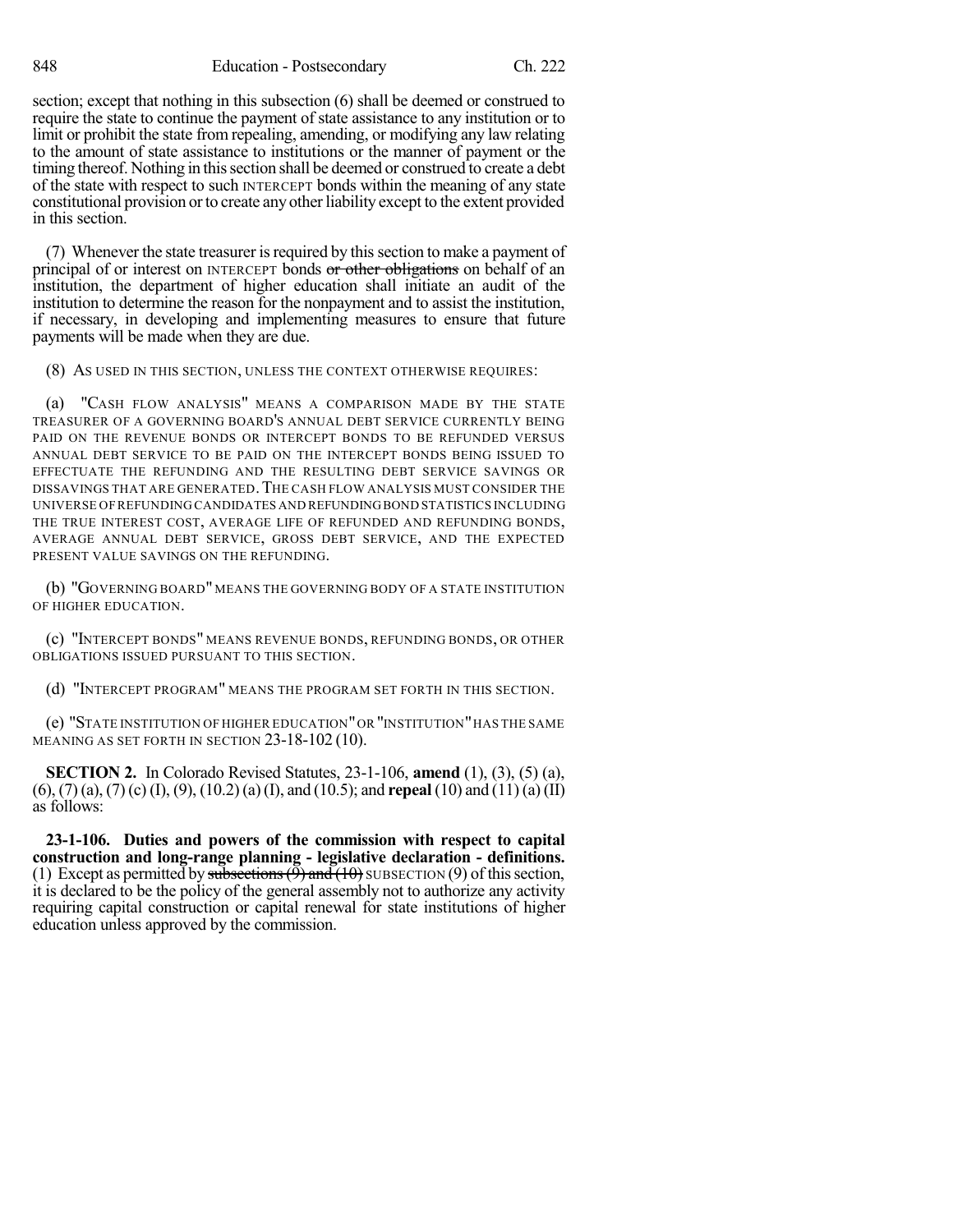(3) The commission shall review and approve facility master plans for all state institutions of higher education on land owned or controlled by the state or an institution and capital construction or capital renewal program plans for projects other than those projects described in subsection (9)  $\sigma$  (10) of this section. The commission shall forward the approved facility master plans to the office of the state architect. Except for those projects described in subsection (9) or  $(10)$  of this section, no capital construction or capital renewal shall commence except in accordance with an approved facility master plan and program plan.

 $(5)(a)$  The commission shall approve plans for any capital construction or capital renewal project at any state institution of higher education regardless of the source of funds; except that the commission need not approve plans for any capital construction or capital renewal project at a local district college or area vocational school or for any capital construction or capital renewal project described in subsection (9) or  $(10)$  of this section.

 $(6)(a)$  The commission shall request annually from each governing board of each state institution of higher education a five-year projection of capital construction or capital renewal projects to be constructed but not including those projects described in subsection (9) or  $(10)$  of this section. The projection must include the estimated cost, the method of funding, a schedule for project completion, and the governing board-approved priority for each project. The commission shall determine whether a proposed project is consistent with the role and mission and master planning of the institution and conforms to standards recommended by the commission.

(b) The commission shallrequest annuallyfromthe governing board of each state institution of higher education a two-year projection of capital construction projects to be undertaken pursuant to subsection  $(9)$  or  $(10)$  of this section and estimated to require total project expenditures exceeding two million dollars. The projection must include the estimated cost, the method of funding, and a schedule for project completion for each project. A state institution of higher education shall amend the projection prior to commencing a project that is not included in the institution's most recent projection.

(7) (a) The commission annually shall prepare a unified, five-year capital improvements report of projects to be constructed, but not including those capital construction or capital renewal projectsto be undertaken pursuant to subsection (9)  $\sigma$  (10) of this section, coordinated with education plans. The commission shall transmit the report to the office of state planning and budgeting, the office of the state architect, the capital development committee, and the joint budget committee, consistent with the executive budget timetable, together with a recommended priority of funding of capital construction or capital renewal projects for the system of public higher education. The commission shall annually transmit the recommended priority of funding of capital construction or capital renewal projects to the capital development committee no later than November 1 of each year.

(c) (I) The commission annually shall prepare a unified, two-year report for capital construction or capital renewal projects described in subsection  $(9)$  or  $(10)$ of this section and estimated to require total project expenditures exceeding two million dollars, coordinated with education plans. The commission shall transmit the report to the office of state planning and budgeting, the governor, the capital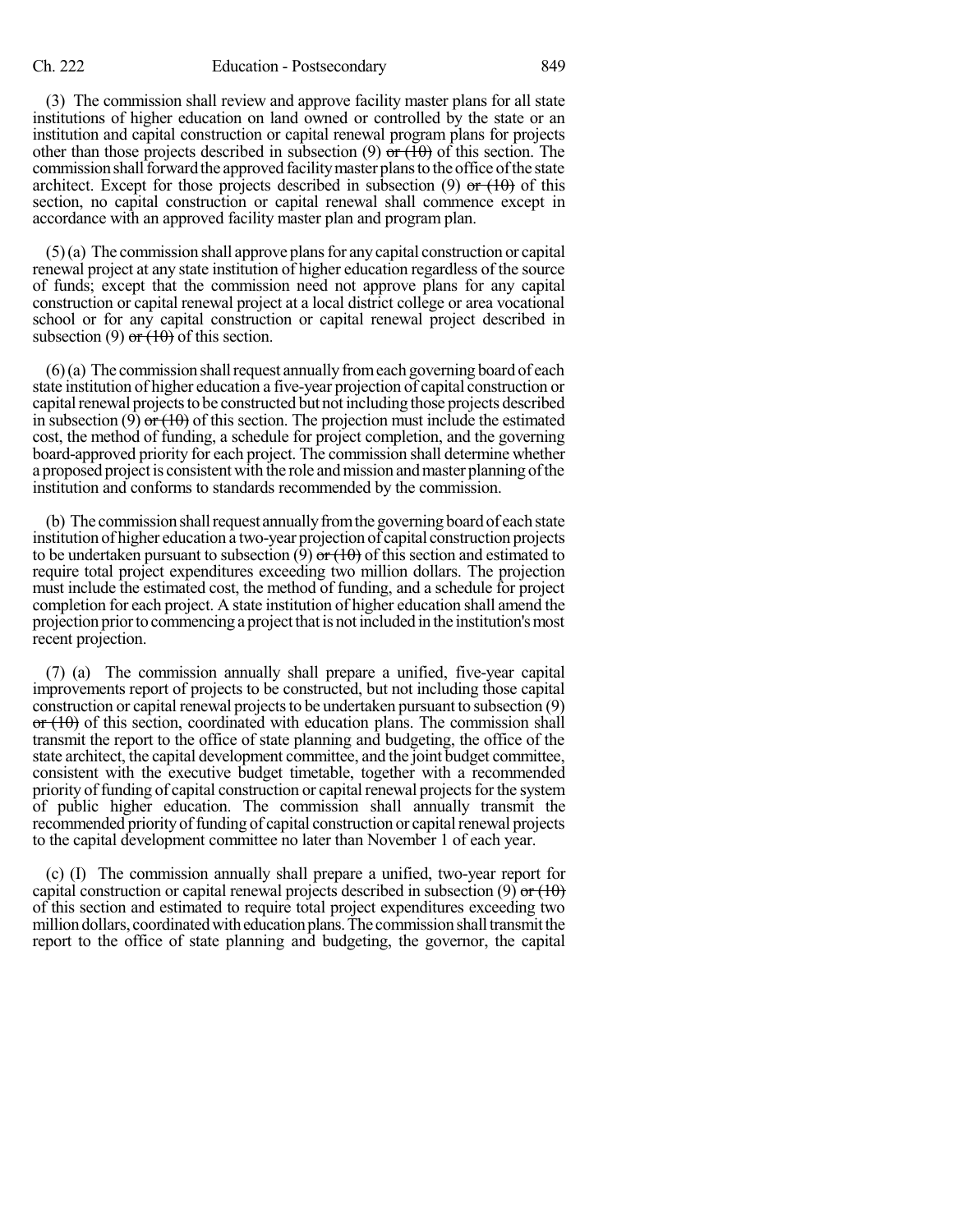development committee, and the joint budget committee, consistent with the executive budget timetable.

(9) (a) Except as provided in paragraph (d) of this subsection (9), a capital construction or capital renewal project for an auxiliary facility initiated by the governing board of a state institution of higher education that is contained in the most recent two-year projection approved pursuant to subparagraph (II) of paragraph (c) of subsection (7) of this section, as the projection may be amended from time to time, and that is to be acquired or constructed and operated and maintained solely fromcash funds held by the institution is notsubject to additional review or approval by the commission, the office of state planning and budgeting, the capital development committee, or the joint budget committee; EXCEPT THAT, IF THE CAPITAL CONSTRUCTION OR CAPITAL RENEWAL PROJECT FOR AN AUXILIARY FACILITY IS TO BE ACQUIRED OR CONSTRUCTED IN WHOLE OR IN PART USING MONEYS SUBJECT TO THE HIGHER EDUCATION REVENUE BOND INTERCEPT PROGRAM ESTABLISHED PURSUANT TO SECTION 23-5-139, THEN THE GOVERNING BOARD OF A STATE INSTITUTION OF HIGHER EDUCATION MUST OBTAIN APPROVAL FROM THE GENERAL ASSEMBLY AS SPECIFIED IN THAT SECTION.

(b) Except as provided in paragraph (d) of this subsection (9), a capital construction or capital renewal project for an academic facility initiated by the governing board of a state institution of higher education that is contained in the most recent two-year projection approved pursuant to subparagraph (II) of paragraph (c) of subsection (7) of this section, as the projection may be amended from time to time, and that is to be acquired or constructed solely from cash funds held by the institution and operated and maintained from such funds or from state moneys appropriated for such purpose, or both, is not subject to additional review or approval by the commission, the office of state planning and budgeting, the capital development committee, or the joint budget committee; EXCEPT THAT, IF THE CAPITAL CONSTRUCTION OR CAPITAL RENEWAL PROJECT FOR AN ACADEMIC FACILITY IS TO BE ACQUIRED OR CONSTRUCTED IN WHOLE OR IN PART USING MONEYS SUBJECT TO THE HIGHER EDUCATION REVENUE BOND INTERCEPT PROGRAM ESTABLISHED PURSUANT TO SECTION 23-5-139, THEN THE GOVERNING BOARD OF A STATE INSTITUTION OF HIGHER EDUCATION MUST OBTAIN APPROVAL FROM THE GENERAL ASSEMBLY AS SPECIFIED IN THAT SECTION. Any capital construction or capital renewal project subject to this paragraph (b) must comply with the high performance standard certification program established pursuant to section 24-30-1305.5, C.R.S.

(c) Each governing board shall ensure, consistent with its responsibilities as set forth in section 5 (2) of article VIII of the state constitution, that a capital construction or capital renewal project initiated pursuant to this subsection  $(9)$  is in accordance with its institution's mission, be of a size and scope to provide for the defined programneeds, and be designed in accordance with all applicable building codes and accessibility standards.

(d)(I) The provisions of this subsection  $(9)$  do not apply to a capital construction or capital renewal project that is to be acquired or constructed in whole or in part using moneys subject to the higher education revenue bond intercept program established pursuant to section 23-5-139.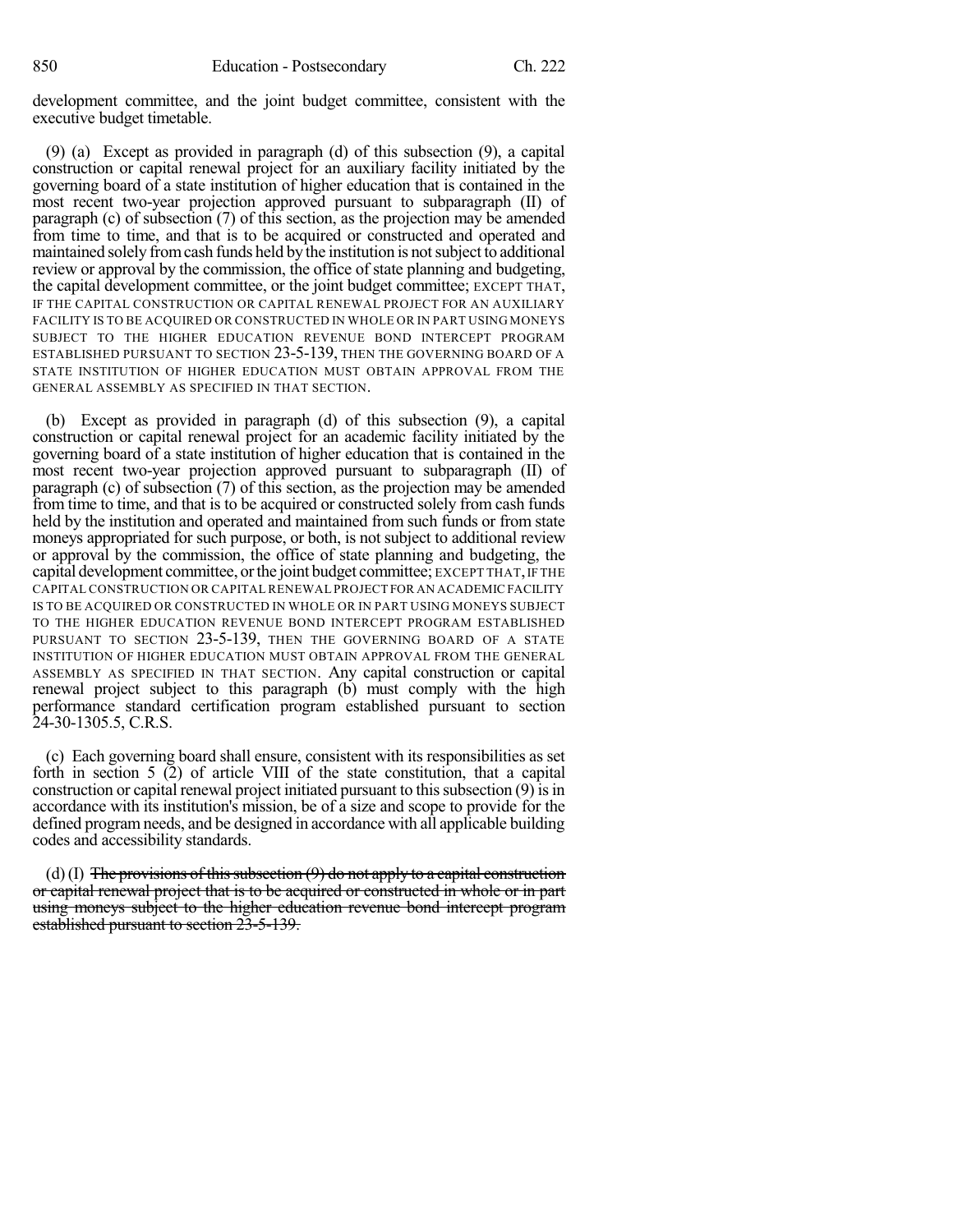(II) Any plan for any such capital construction or capital renewal project that is estimated to require total expenditures of two million dollars or less is not subject to review or approval by the commission.

(e) A capital construction or acquisition project approved and appropriated prior to January 1, 2010, may be contained in the most recent unified two-year capital improvements project projection approved pursuant to subparagraph (II) of paragraph (c) of subsection  $(7)$  of this section. The projection may be amended from time to time and is not subject to additional review or approval by the commission, the office of state planning and budgeting, the capital development committee, or the joint budget committee.

 $(10)$  (a) (I) The commission shall review and approve any plan for a capital construction or capital renewal project for an auxiliary facility that is estimated to require total expenditures exceeding two million dollars and that is to be acquired or constructed and operated and maintained solely from cash funds held by the state institution of higher education that, in whole or in part, are subject to the higher education revenue bond intercept program established pursuant to section 23-5-139.

(II) The commission shall review and approve any plan for a capital construction or capital renewal project for an academic facility that is estimated to require total expenditures exceeding two million dollars, that is to be acquired or constructed solely from cash funds held by the state institution of higher education that, in whole or in part, are subject to the higher education revenue bond intercept program established pursuant to section 23-5-139, and that is operated and maintained from such cash funds or from state moneys appropriated for such purpose, or both. Any capital construction or capital renewal project subject to this subparagraph (II) must comply with the high performance standard certification program established pursuant to section 24-30-1305.5, C.R.S.

(III) Any plan for any such capital construction or capital renewal project that is estimated to require total expenditures of two million dollars or less is not subject to review or approval by the commission.

(b) Upon approval of a plan for a capital construction or capital renewal project pursuant to paragraph (a) of this subsection (10), the commission shall submit the plan to the capital development committee. The capital development committee shall make a recommendation regarding the project to the joint budget committee. Following the receipt of the recommendation, the joint budget committee shall refer its recommendations regarding the project, with written comments, to the commission.

(c) A capital construction project approved and appropriated prior to January 1, 2010, may be contained in the most recent two-year projection approved pursuant to subparagraph (II) of paragraph (c) of subsection (7) of this section, and the projection may be amended from time to time.

(10.2) (a) (I) Notwithstanding any law to the contrary, all academic facilities acquired or constructed, or an auxiliary facility repurposed for use as an academic facility, solely from cash funds held by the state institution of higher education and operated and maintained from such cash funds or from state moneys appropriated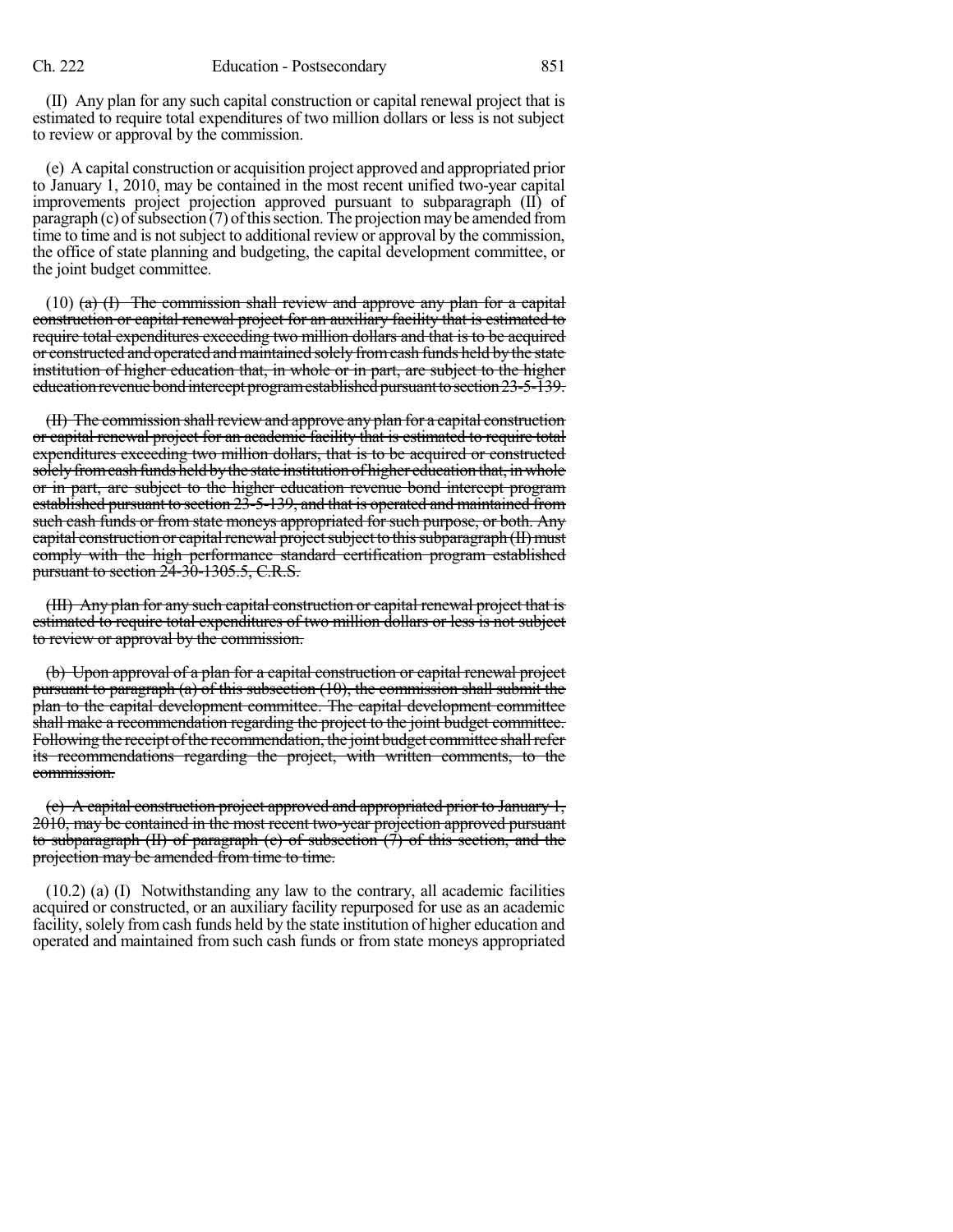for such purpose, or both, including, but not limited to, those facilities described in paragraph  $(\bar{b})$  of subsection  $(9)$  of this section, and subparagraph  $(H)$  of paragraph (a) of subsection (10) of this section, that did not previously qualify for state controlled maintenance funding will qualify for state controlled maintenance funding, subject to funding approval by the capital development committee and the eligibility guidelines described in section 24-30-1303.9, C.R.S.

 $(10.5)$  (a) For any project subject to subsection  $(9)$  or  $(10)$  of this section, if, after commencement of construction, the governing board of the state institution of higher education receives an additional gift, grant, or donation for the project, the governing board may amend the project without the approval of the commission, the office of state planning and budgeting, the capital development committee, or the joint budget committee so long asthe governing board notifiesthe commission, the office ofstate planning and budgeting, the capital development committee, and the joint budget committee in writing, explaining how the project has been amended and verifying the receipt of the additional gift, grant, or donation.

(b) For any project subject to subsection (9) or  $(10)$  of this section, the governing board may enhance the project in an amount not to exceed fifteen percent of the original estimate of the cost of the project without the approval of the commission, the office of state planning and budgeting, the capital development committee, or the joint budget committee so long as the governing board notifies the commission, the office of state planning and budgeting, the capital development committee, and the joint budget committee inwriting, explaininghowtheproject hasbeenenhanced and the source of the moneys for the enhancement.

(c) For any project subject to subsection (9) or  $(10)$  of this section, the governing board of the state institution of higher education implementing the project is not required to submit for the project quarterly expenditure reports as described in section 24-30-204 (2), C.R.S. The governing board shall submit for the project annual expenditure reports as required in section 24-30-204 (1), C.R.S.

 $(11)(a)$  Each state institution of higher education shall submit to the commission on or before September 1 of each year a list and description of each project for which an expenditure was made during the immediately preceding fiscal year that:

(II) Was approved pursuant to subsection (10) of this section;

**SECTION 3.** In Colorado Revised Statutes, 24-30-204, **amend** (2) (b) as follows:

**24-30-204. Fiscal year.** (2) (b) Notwithstanding the provisions of paragraph (a) of this subsection (2), a governing board that implements a capital construction or acquisition project as described in section 23-1-106 (9), or  $(10)$ , C.R.S., is not required to submit for the project quarterly reports as described in paragraph (a) of this subsection (2).

**SECTION 4.** In Colorado Revised Statutes, 24-30-1303, **amend** (5) (c) as follows:

**24-30-1303. Office of the state architect - responsibilities.** (5) (c) If the state